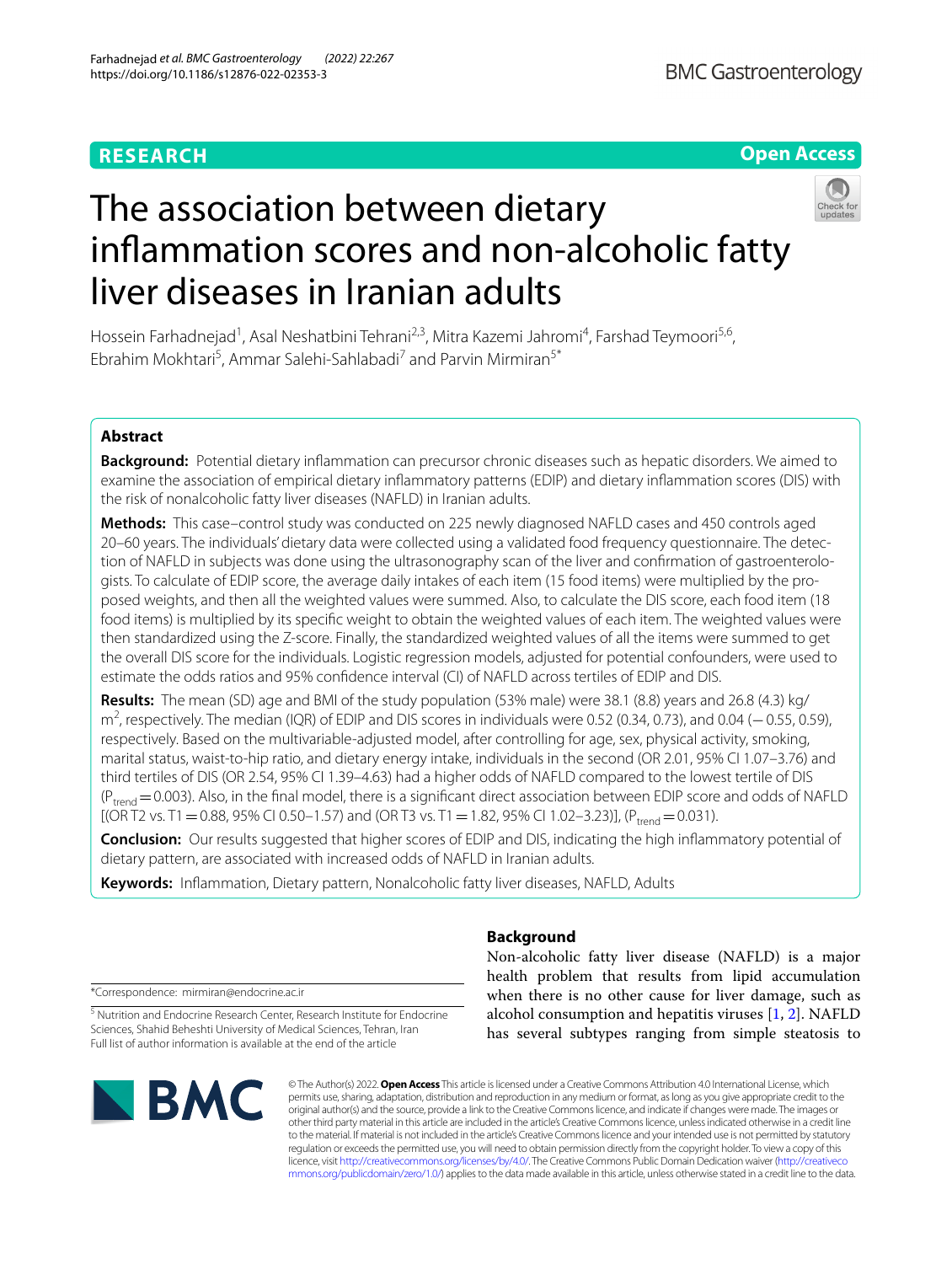non-alcoholic steatohepatitis (NASH) and fnally to cirrhosis and hepatocellular carcinoma [[3\]](#page-7-2). According to an estimation, around 20–30% of the general population suffers from NAFLD  $[2]$  $[2]$ . There is also a high prevalence of NAFLD in the Iranian people as a developing country [[4\]](#page-8-0). Several risk factors attributed to NAFLD include dyslipidemia, type 2 diabetes (T2D), and other constituents of metabolic syndrome [\[5](#page-8-1)]. Among these, increasing body mass index (BMI) and visceral fat (%) are important risk factors in NAFLD incidence that two-thirds of people with obesity and diabetes are diagnosed with hepatic steatosis [[6\]](#page-8-2). NAFLD has multifactorial pathogenesis encompassing environmental factors such as poor dietary choices and sedentary lifestyle along with genetic predisposition [\[7,](#page-8-3) [8](#page-8-4)].

Elevated systemic infammation level can increase the risk of chronic diseases such as NAFLD  $[9-11]$  $[9-11]$ . Indeed, higher chronic infammation characterized by higher infammatory factors levels such as C-reactive protein (CRP) and interleukins (ILs) probably results from dietary and lifestyle exposures  $[12-15]$  $[12-15]$ , increasing the risk of chronic illnesses such as NAFLD and premature death [[13,](#page-8-9) [16](#page-8-10), [17](#page-8-11)]. In this regard, previously, a pre-defned dietary infammation index named dietary infammatory index (DII) has been designed to examine the contribution of dietary exposures to systemic infammation and, consequently, increase the chronic diseases risk such as NAFLD [[18,](#page-8-12) [19](#page-8-13)]. Two studies showed that a diet with a higher DII score was associated with a higher degree of liver damage [\[19\]](#page-8-13) and an increased risk of NAFLD [\[18](#page-8-12)].

Also, recently, the Byrd et al. study had developed two novel dietary infammatory indices, including dietary infammation score (DIS) [[20\]](#page-8-14) and empirical dietary inflammatory pattern (EDIP)  $[21]$  $[21]$ , to assess the potential pro or anti-infammatory efect of dietary pattern and the collective contributions of these dietary scores to systemic infammation. Although several studies are available on the possible role of DIS and EDIP scores in increasing the risk of chronic diseases such as cancers, diabetes, and mortality  $[22-24]$  $[22-24]$ , limited studies are conducted regarding the association between these novels' dietary infammatory indices and the risk of NAFLD [\[25](#page-8-18), [26\]](#page-8-19). A prospective cohort study reported that a dietary pattern with high infammatory potential could be related to increased NAFLD risk [\[25\]](#page-8-18). Also, a nested case–control study reported that higher balances of pro- relative to anti-infammatory dietary exposure, determined by DIS, may be linked with higher odds of metabolic-associated fatty liver disease [\[26](#page-8-19)].

Since it is now well established that individuals' dietary pattern has a remarkable role in determining the levels of systemic infammation in the body and then infammation-related diseases such as NAFLD and chronic liver ailments, thus the present study was conducted to investigate the association of the potential pro-infammatory efect of dietary pattern, determined by two novels indices including DIS and EDIP, with risk of NAFLD.

# **Materials and methods**

# **Study population**

The present case–control study was conducted in the Metabolic Liver Disease Research Center as a referral center afliated to Isfahan University of Medical Sciences on 225 newly diagnosed NAFLD patients and 450 controls aged 20–60 years. The diagnosis of NAFLD was confrmed by an ultrasound scan of the liver (grade II, III) in individuals without alcohol consumption and other causes of liver disease who were referred to screen for their probability of NAFLD due to abnormal liver enzymes levels or being at risk of metabolic syndrome, etc. The control group was selected based on liver ultrasound from individuals who had no stage of liver steatosis. Participants were included in the current study if they had no history of renal and hepatic diseases (Wilson's disease, autoimmune liver disease, hemochromatosis, virus infection, and alcoholic fatty liver), CVD, diabetes, malignancy, thyroid disorder, and autoimmune history, were not on a special diet (due to a particular disease or weight loss) and do not use potentially hepatotoxic or steatogenic drugs. Participants who completed less than 35 items of the food frequency questionnaire (FFQ) and those with under or over-reported daily energy intake  $(\leq 800 \text{ or } \geq 4500 \text{ kcal/d})$  were excluded.

## **Dietary assessment**

The current study assessed dietary intakes using a validated and reproducible 168-item semi-quantitative food frequency questionnaire (FFQ) [\[27](#page-8-20)]. A list of typical Iranian foods with standard serving sizes was included in our FFQ. Participants were asked to report their average dietary intake during the previous year by choosing one of the following categories: never or less than once a month, 3–4 times per month, once a week, 2–4 times per week, 5–6 times per week, once daily, 2–3 times per day, 4–5 times per day, and six or more times a day. Portion sizes of each food item were converted into grams using standard Iranian household measures. The daily energy and nutrient intakes were computed based on the United States Department of Agriculture's (USDA) Food Composition Table (FCT) [[28\]](#page-8-21). For some local foods that are not available in USDA FCT, we used the Iranian FCT [ $29$ ]. Then the food consumption frequencies were transformed into daily intakes.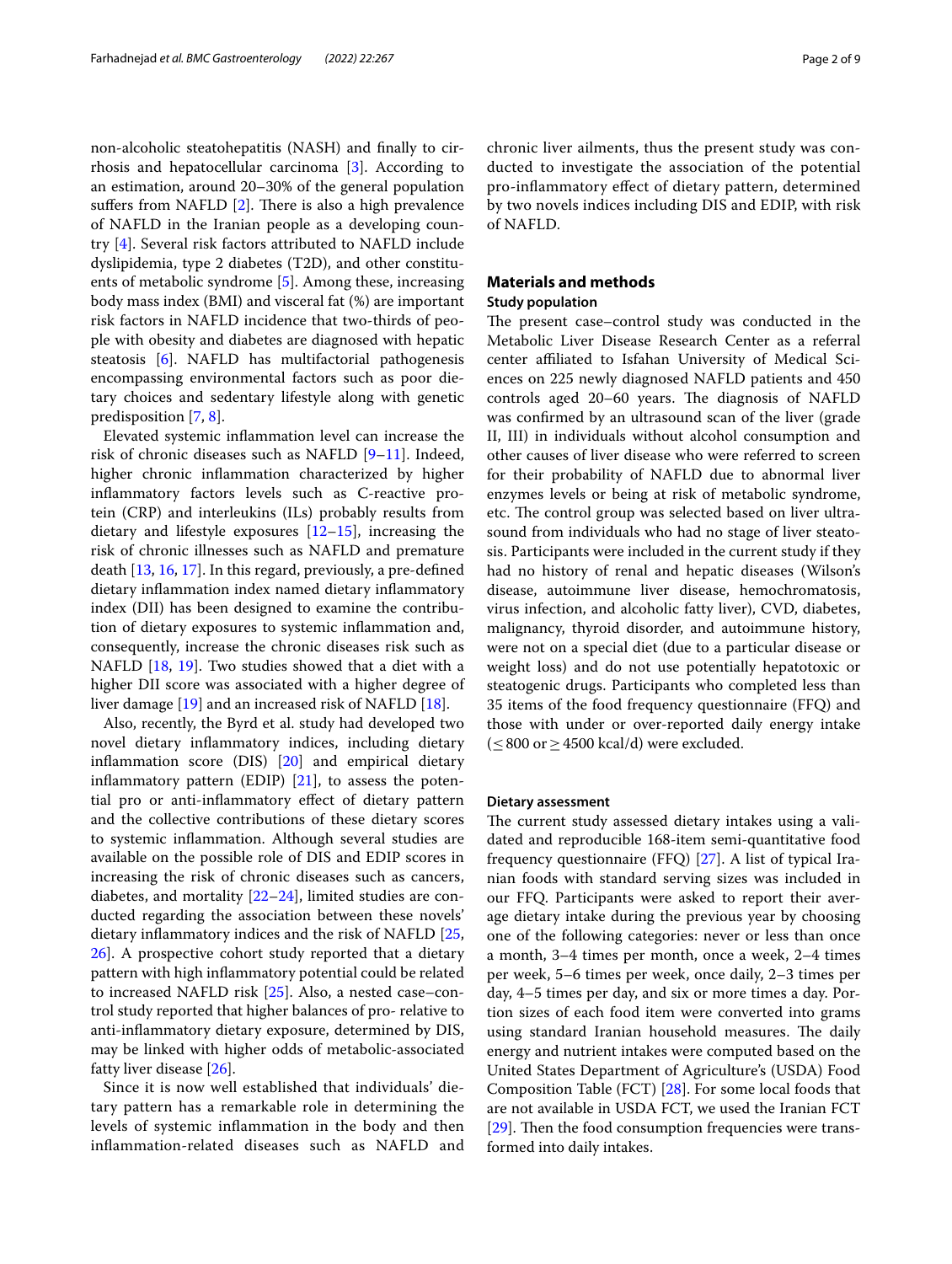# **Calculation of indices**

The DIS score was recently proposed by Byrd D.A et al. (30), basically based on 19 food items. Response variables for the development of this dietary index were interleukin-6, interleukin-8, interleukin-10, and high-sensitivity C-reactive protein (hs-CRP). Based on the efect of each item on the levels of infammatory biomarkers, each item is assigned a specifc weight that can be positive or negative. Because we have no information about supplement intake, we included 18 food groups in calculating the overall DIS score, including leafy greens and cruciferous vegetables, tomatoes, apples and berries, deep yellow or orange vegetables and fruit, other fruits, and natural fruit juices, other vegetables, legumes, fsh, poultry, red and organ meats, processed meats, added sugars, highfat dairy, low-fat dairy and tea, nuts, other fats, refned grains, and starchy vegetables. To calculate the DIS score, each food item is multiplied by its specifc weight (introduced in Byrd et al. study [\[20](#page-8-14)]) to obtain the weighted values of each item. The weighted values were then standardized using the Z-score (to a mean of zero and SD of 1). Finally, the standardized weighted values of all the items were summed to get the overall DIS score for the individuals.

The EDIP score was calculated according to the Tabung et al. study  $[21]$  $[21]$ , consisting of 18 food items. The diagnostic biomarkers used to construct this dietary index were interleukin-6, hs-CRP, and tumor necrosis factor-alpha (TNF-α). Each item's specifc weight is assigned based on its relationship to the biomarker levels. Because alcoholic drinks such as wine and beer are not common or may be unreported in our study population due to religious considerations, we did not include them in calculating scores. Besides, since we have no food items as low-energy beverages in our FFQ, this item was excluded, too. Therefore we computed the EDIP score based on 15 instead of 18, including processed meat (sausage), red meat (beef, or lamb), organ meat (beef, calf, or chicken liver), other fsh (canned tuna, or fsh), other vegetables (mixed vegetables, green pepper, cooked mushroom, eggplant, zucchini, or cucumber), refned grains (white bread, biscuit, white rice, pasta, or vermicelli), high-energy and low energy beverages (cola with sugar, carbonated beverages with sugar, fruit punch drinks), and tomatoes as proinflammatory group and tea, coffee, dark yellow vegetables (carrots, or squash), leafy green vegetables (cabbage, spinach, or lettuce), snacks (cracker, or potato chips), fruit juice (apple juice, cantaloupe juice, orange juice, or other fruit juice), and pizza anti-infammatory group. The average daily intakes of each item were multiplied by the proposed weights, and then all the weighted values were summed. Finally, the summed scores were divided by 1000 to reduce the magnitude of the scores. A higher score indicates a more pro-infammatory diet in both dietary infammatory indices and vice versa.

# **Lifestyle‑related measurements**

Digital scales (model 707, Seca, Hamburg, Germany) were used to measure the participants' body weight to the nearest 100 g with light clothes and without shoes. A stadiometer (model 208 Portable Body Meter Measuring Device; Seca) was used to measure height to the nearest 0.5 cm standing while the individuals were barefoot. Body mass index (BMI) was calculated as weight (kg) divided by height  $(m^2)$ . As previously reported [\[30](#page-8-23)], waist circumference (WC) was measured to the nearest 0.1 cm using a non-elastic tape meter, between the lowest chest ribs and the iliac crest at the umbilicus level, over light clothing, without any pressure on the body skin. Hip circumference (HC) was measured to the nearest 0.1 cm using a non-elastic tape meter, around the widest portion of the buttocks, with the tape parallel to the floor. Waist-to-hip ratio (WHR) was computed as WC (in cm) divided by HC (in cm)  $[30]$  $[30]$  $[30]$ . Through face-to-face interviews, physical activity levels were measured using the international physical activity questionnaire (IPAQ) [[31\]](#page-8-24). All results of the IPAQ were expressed as Metabolic Equivalents per week (METs/week) [[32,](#page-8-25) [33](#page-8-26)].

## **Assessment of other variables**

Information on age, sex, marital status, socioeconomic status (SES), and current smoking status was obtained using a demographic questionnaire [[34](#page-8-27)]. In the present study, smoking was classifed into yes/no groups; 'yes' defned subjects who smoked cigarettes as daily or occasionally or ex-smokers, and 'no' described the individuals who are non-smokers [\[35\]](#page-8-28). SES score was calculated based on three variables, including family size  $(< 4, > 4$ people), education levels (academic and non-academic education), and acquisition (house ownership or not). For each of these variables, participants were given a score of 1 (if their family members were  $\leq$  4, were academically educated or owned a house) or given a score of 0 (if their family members were>4, or had non-academic education, or leasehold property). Then, the total SES score was computed by summing up the assigned scores (minimum SES score of 0 to a maximum score of 3). An SES score of 3 equated to high, 2 was moderate, and 1 or 0 was low.

## **Statistical analysis**

Statistical analysis was conducted using Statistical Package Software for Social Science, version 21 (SPSS Inc., Chicago, IL, USA). The normality of variables was examined using the Kolmogorov–Smirnov test and histogram chart. Baseline characteristics and dietary intakes were expressed as mean $\pm$ SD or median (25–75 interquartile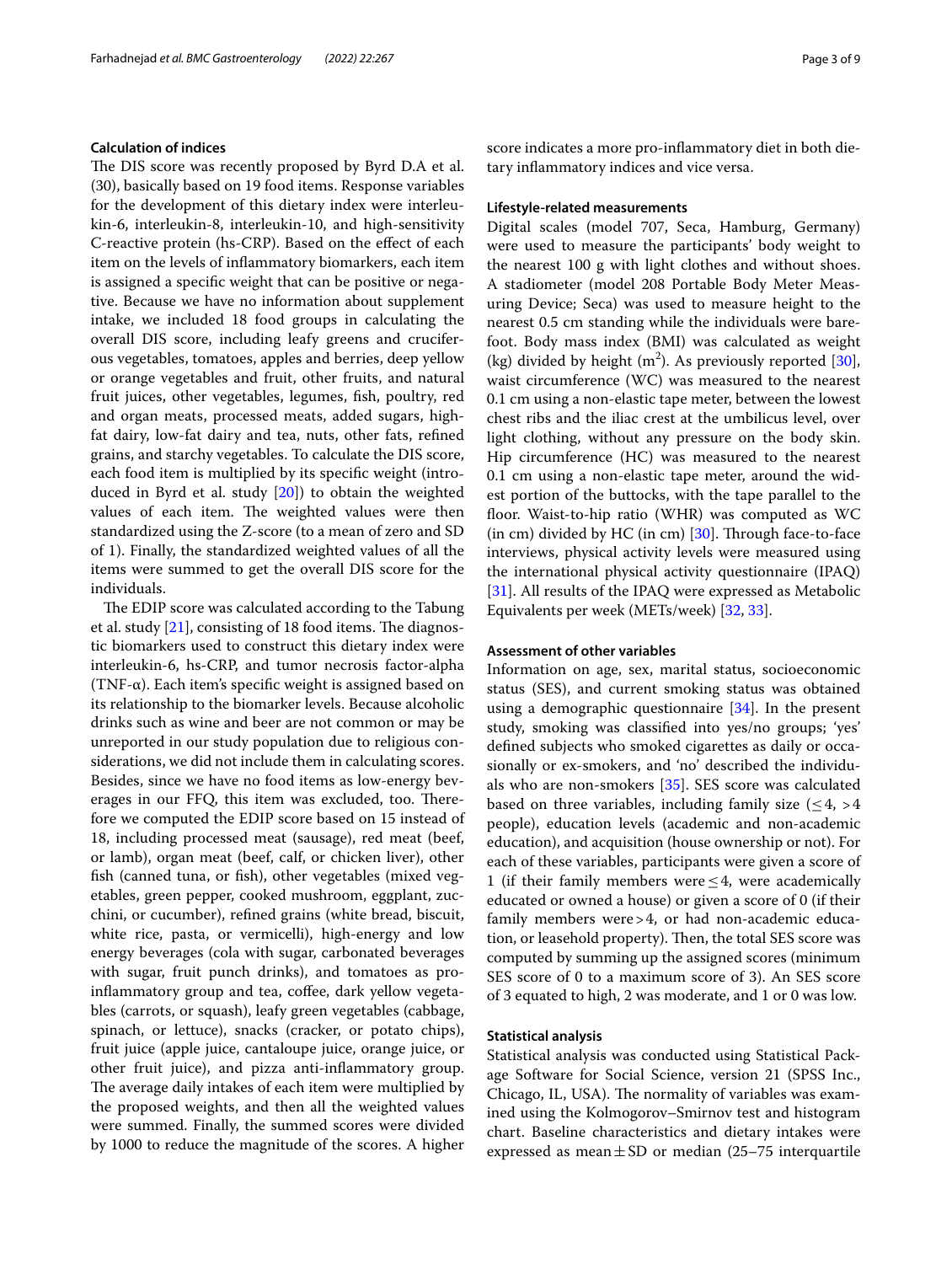range) for quantitative variables and numbers and percentages for qualitative variables. Independent sample t-test, Mann–Whitney test, and chi-square were used for testing the diferences between cases and controls for normally distributed variables, skewed variables, and categorical variables, respectively. Participants were categorized into tertiles based on the DIS and EDIP scores. The general and dietary data were reported across total DIS and EDIP scores tertiles. *P* for the trend of continuous and categorical variables across DIS and EDIP scores tertiles was assessed using linear regression and chi-square test. The association between DIS and EDIP scores with the odds of NAFLD was assessed using logistic regression. The analysis was adjusted for potential confounders, including age and sex, BMI, physical activity, smoking, SES, waist-to-hip ratio (WHR), and dietary intake of energy. The odds ratio  $(OR)$  with 95% confidence interval (CI) of NAFLD across tertiles of DIS and EDIP scores were reported, and *P* values < 0.05 were considered statistically signifcant.

# **Results**

The mean (SD) age and BMI of the study population  $(53\% \text{ male})$  were 38.1  $(8.8)$  years and 26.8  $(4.3)$  kg/m<sup>2</sup>, respectively. The median (IQR) of EDIP and DIS were 0.52 (0.34, 0.73), and 0.04 (−0.55, 0.59), respectively. Our results reported that participants in the cases group had a higher BMI than the individuals in the control group, whereas the mean age and percentage of gender distribution were not diferent between the cases and the control group. Also, our fndings revealed that the median (IQR) of EDIP and DIS of individuals in the case group was higher than subjects in the control group.

General characteristics, nutrient intakes, and DIS components intakes for the study population across tertiles of DIS are presented in Table [1](#page-4-0). Participants in the highest tertile of DIS were signifcantly younger (T1: 40.0 $\pm$ 9.9, T2: 38.3 $\pm$ 8.2, and T3: 36.6 $\pm$ 8.3 years), had higher WC (T1:  $88.8 \pm 10.5$ , T2:  $90.9 \pm 10.3$ , and T3:  $92.0 \pm 11.6$  cm), WHR (T1:  $0.90 \pm 0.08$ , T2:  $0.91 \pm 0.08$ , and T3: 0.92 $\pm$ 0.08), energy intakes (T1: 2242 $\pm$ 624, T2:  $2158 \pm 593$ , and T3:  $2399 \pm 672$  kcal/d), and had lower intakes of protein (% of energy) (T1:  $14.0 \pm 2.7$ , T2:  $13.8 \pm 2.4$ , and T3:  $13.1 \pm 2.0$ ) and fats (% of energy) (T1:  $32.0 \pm 6.6$ , T2:  $32.5 \pm 7.0$ , and T3:  $30.5 \pm 7.0$ ) than subjects in the lowest tertile of DIS  $(P<0.05)$ .

Also, Table [1](#page-4-0) showed that the intakes of leafy greens and cruciferous vegetables [T1: 17.5 (10.8–33.8), T2:13.1  $(7.4–23.9)$ , and T3: 10.4  $(6.8–21.4)$  g/d], deep yellow or orange vegetables and fruit [T1: 58.5 (34.2–106.1), T2: 42.0 (24.1–68.2), and T3: 27.6 (16.1–47.2) g/d], apples and berries [T1: 106.6 (42.2–161.0), T2: 54.1 (22.9– 114.6), and T3: 29.2 (16.8–60.1) g/d], tomatoes (T1:

 $169 \pm 111$ , T2:  $110 \pm 75$ , and T3:  $73 \pm 58$  g/d), other fruits and real fruit juices (T1:  $357 \pm 250$ , T2:  $227 \pm 159$ , and T3:  $177 \pm 135$  g/d), other vegetables (T1:  $166 \pm 84$ , T2:  $133\pm66$ , and T3:  $112\pm59$  g/d), nuts [T1: 4.0 (1.7–8.8), T2: 4.0 (2.1–7.2), and T3: 3.3 (1.6–6.5) g/d], low-fat dairy (T1:  $272 \pm 170$ , T2:  $254 \pm 192$ , and T3:  $219 \pm 145$  g/d), and cofee and tea [T1: 751 (500–1127), T2: 502 (251– 750), and T3: 275 (250–508) g/d] were signifcantly reduced across DIS score tertile (*P*<0.05). However, individuals in the highest tertile of the DIS score had higher intakes of processed meat [T1: 1.3 (0.1–4.0), T2: 2.7 (0.4– 5.7), and T3: 2.7 (0.8–6.7) g/d] and refned grains and starchy vegetables (T1:  $342 \pm 113$ , T2:  $411 \pm 135$ , and T3:  $600 \pm 230$  g/d) compared to those in the lowest tertile of  $DIS (P < 0.05)$ .

General characteristics, nutrient intakes, and EDIP components intakes of individuals across tertiles of EDIP are shown in Table [2.](#page-5-0) Our fndings indicate no significant difference in mean age (T1:  $38.4 \pm 8.9$ , T2:  $37.3 \pm 8.6$ , and T3:  $38.7 \pm 9.0$  years), physical activity (T1:  $1530 \pm 882$ , T2:  $1376 \pm 847$ , and T3:  $1400 \pm 906$  MET/ min/week), BMI (T1:  $26.5 \pm 4.2$ , T2:  $26.9 \pm 3.9$ , and T3:  $27.1 \pm 4.7$  kg/m2), WC (T1:  $89.7 \pm 10.2$ , T2:  $90.7 \pm 10.7$ , and T3:  $91.6 \pm 11.7$  cm), WHR (T1:  $0.91 \pm 0.07$ , T2:  $0.91 \pm 0.08$ , and T3:  $0.91 \pm 0.08$ ) and % of smoking (T1: 4.7, T2: 4.5, and T3: 3.3%) and married subjects (T1: 82.9, T2: 82.7, and T3: 85.2%) across tertiles of EDIP. However, participants in the highest tertile of EDIP had higher energy intakes (T1:  $2089 \pm 614$ , T2:  $2222 \pm 573$ , and T3:  $2482 \pm 663$  kcal) and lower intakes of fats (% of energy) (T1:  $32.1 \pm 6.4$ , T2:  $32.1 \pm 7.3$ , and T3:  $30.7 \pm 7.1\%$ ) than those in the lowest EDIP  $(P<0.05)$ .

Also, Table [2](#page-5-0) indicated that the intakes of red meat [T1: 0.63 (0.35–1.19), T2: 0.77 (0.49–1.33), and T3: 0.84 (0.49–1.40) serving/week], processed meat [T1: 0.07 (0.00–0.21), T2: 0.14 (0.00–0.35), and T3: 0.14 (0.00– 0.35) serving/week], refined grain (T1:  $2.2 \pm 1.0$ , T2:  $3.2 \pm 1.5$ , and T3:  $5.6 \pm 3.3$  serving/d), high-energy beverages [T1: 0.21 (0.02–0.42), T2: 0.12 (0.07–0.56), and T3: 0.42 (0.03–0.84) serving/week], other vegetables (T1:  $1.3 \pm 0.7$ , T2:  $1.9 \pm 1.0$ , and T3:  $2.7 \pm 1.4$  serving/d), and tomatoes (T1:  $0.47 \pm 0.39$ , T2:  $0.86 \pm 0.59$ , and T3:  $1.30 \pm 0.86$  serving/d) were significantly increased across tertiles of EDIP score (*P*<0.05). However, individuals in the highest tertile of the EDIP score had lower tea intakes [T1: 2.4 (1.0–4.2), T2: 2.2 (1.0–3.1), and T3: 2.1 (1.0– 3.1) serving/d) than those in the lowest tertile of EDIP  $(P<0.05)$ .

The association between the higher scores of EDIP and DIS and the risk of NAFLD is reported in Table [3](#page-6-0). In the age and sex-adjusted model, individuals in the second tertile (OR = 1.91; 95% CI 1.22–2.98) and third tertile (OR=2.83; 95% CI 1.84–4.37) DIS score had higher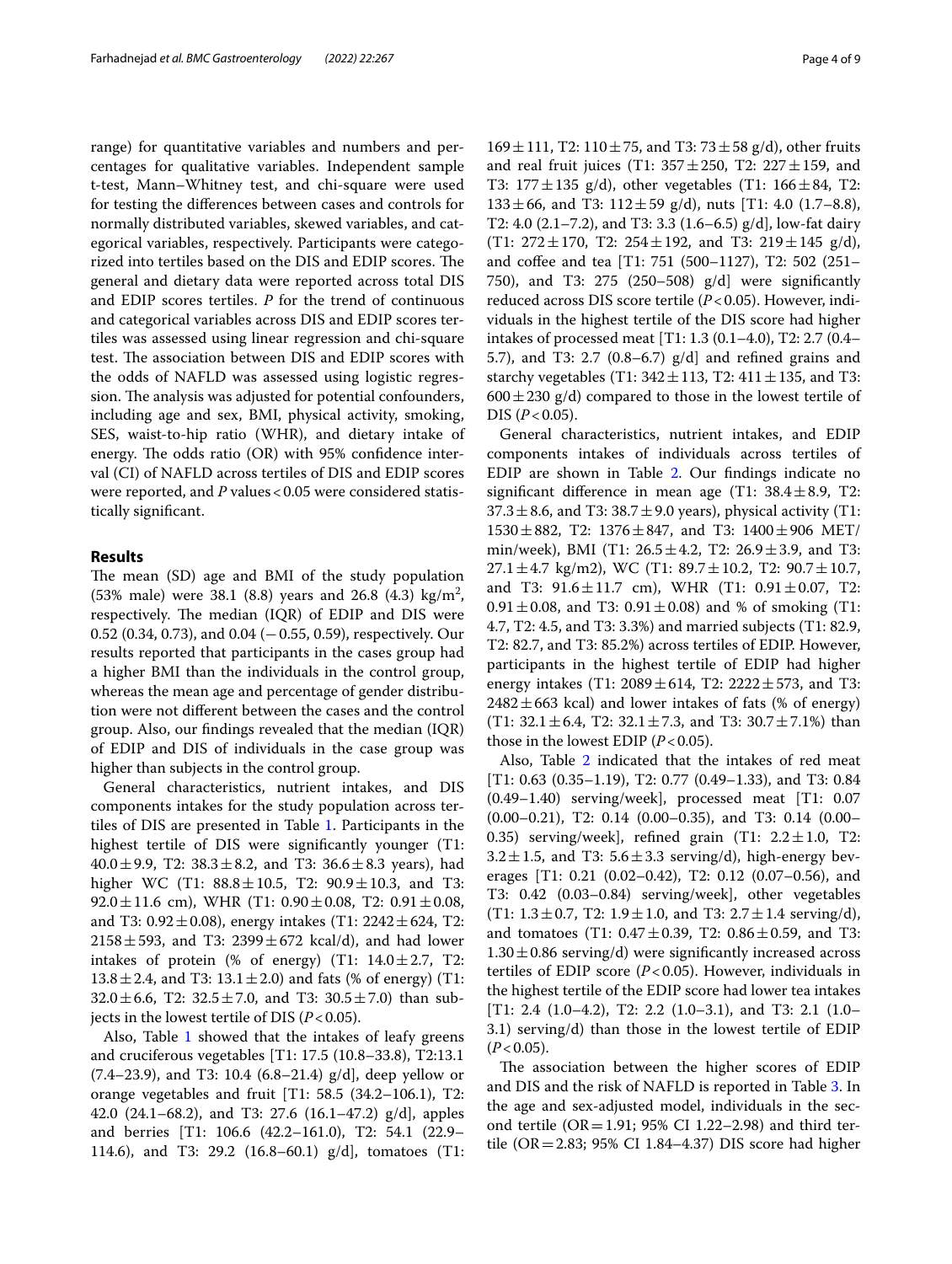<span id="page-4-0"></span>**Table 1** General characteristics and dietary intake among study participants based on tertiles of the DIS score among participants

| <b>Variables</b>                                 | <b>Tertiles of DIS</b>        |                          |                      | P-trend |
|--------------------------------------------------|-------------------------------|--------------------------|----------------------|---------|
|                                                  | $T1(n=191)$                   | T1 $(n=225)$             | T1 $(n=259)$         |         |
| Age(year)                                        | $40.0 \pm 9.9$                | $38.3 \pm 8.2$           | $36.6 \pm 8.3$       | < 0.001 |
| Male, n (%)                                      | 91 (47.4)                     | 120 (53.6)               | 147 (56.8)           | 0.141   |
| Waist circumference (cm)                         | $88.8 \pm 10.5$               | $90.9 \pm 10.3$          | $92.0 \pm 11.6$      | 0.002   |
| Hip circumference (cm)                           | $98.8 \pm 8.2$                | $99.8 \pm 7.6$           | $99.7 \pm 8.2$       | 0.212   |
| <b>WHR</b>                                       | $0.90 \pm 0.08$               | $0.91 \pm 0.08$          | $0.92 \pm 0.08$      | 0.003   |
| BMI ( $kg/m2$ )                                  | $26.6 \pm 4.1$                | $27.1 \pm 4.0$           | $26.8 \pm 4.7$       | 0.711   |
| Smoking, n (%)                                   | 5(2.6)                        | 15(6.7)                  | 8(3.1)               | 0.073   |
| Physical activity (MET/min/week)                 | 1485 ± 995                    | $1436 \pm 831$           | $1391 \pm 832$       | 0.266   |
| Marital status (married)                         | 159 (82.8)                    | 192 (85.7)               | 214 (82.6)           | 0.290   |
| Nutrient intake                                  |                               |                          |                      |         |
| Energy (kcal/d)                                  | $2242 \pm 624$                | $2158 \pm 593$           | $2399 \pm 672$       | 0.009   |
| Carbohydrate (% of energy)                       | $57.5 \pm 7.3$                | $56.2 \pm 7.2$           | $58.2 \pm 7.0$       | 0.270   |
| Protein (% of energy)                            | $14.0 \pm 2.7$                | $13.8 \pm 2.4$           | $13.1 \pm 2.0$       | < 0.001 |
| Fat (% of energy)                                | $32.0 \pm 6.6$                | $32.5 \pm 7.0$           | $30.5 \pm 7.0$       | 0.022   |
| DIS components                                   |                               |                          |                      |         |
| DIS score                                        | $-0.95$ ( $-1.37$ - $-0.66$ ) | $-0.06$ ( $-0.25-0.11$ ) | $0.77(0.49 - 1.23)$  | < 0.001 |
| Leafy greens and Cruciferous vegetables (g/d)    | 17.5 (10.8-33.8)              | $13.1 (7.4 - 23.9)$      | $10.4(6.8 - 21.4)$   | < 0.001 |
| Tomatoes (g/d)                                   | 169±111                       | $110 + 75$               | $73 + 58$            | < 0.001 |
| Apples and berries (g/d)                         | 106.6 (42.2-161.0)            | 54.1 (22.9-114.6)        | 29.2 (16.8-60.1)     | < 0.001 |
| Deep yellow or orange Vegetables and fruit (g/d) | 58.5 (34.2-106.1)             | 42.0 (24.1-68.2)         | $27.6(16.1 - 47.2)$  | < 0.001 |
| Other fruits and real fruit juices (g/d)         | $357 + 250$                   | $227 \pm 159$            | $177 \pm 135$        | < 0.001 |
| Other vegetables (g/d)                           | $166 \pm 84$                  | $133 \pm 66$             | $112 + 59$           | < 0.001 |
| Legumes (g/d)                                    | $11.3(6.2 - 20.5)$            | $12.5(7.2 - 21.4)$       | $9.2(5.5 - 18.4)$    | 0.088   |
| Fish (g/d)                                       | $7.2(4.1 - 13.4)$             | $6.7(3.7-12.8)$          | $6.6$ $(3.2 - 12.9)$ | 0.260   |
| Poultry (g/d)                                    | 21.4 (12.1-33.9)              | $21.4(12.1 - 33.5)$      | 18.2 (10.7-29.2)     | 0.097   |
| Red and organ meats (g/d)                        | $41.0 \pm 33.6$               | $37.6 \pm 25.2$          | $37.7 \pm 24.3$      | 0.350   |
| Processed meats (g/d)                            | $1.3(0.1 - 4.0)$              | $2.7(0.4-5.7)$           | $2.7(0.8-6.7)$       | < 0.001 |
| Added sugars (g/d)                               | 44.4 (25.5 - 72.5)            | 45.3 (27.6–73.7)         | 45.9 (27.9-84.2)     | 0.350   |
| High-fat dairy (g/d)                             | 103 (44 - 233)                | 93 (35-230)              | 103 (35-232)         | 0.939   |
| Low-fat dairy (g/d)                              | $272 \pm 170$                 | $254 \pm 192$            | $219 \pm 145$        | < 0.001 |
| Coffee and tea (q/d)                             | 751 (500-1127)                | 502 (251-750)            | 275 (250-508)        | < 0.001 |
| Nuts (g/d)                                       | $4.0(1.7 - 8.8)$              | $4.0(2.1 - 7.2)$         | $3.3(1.6-6.5)$       | < 0.001 |
| Other fats (g/d)                                 | $12.8(7.3-23.9)$              | $14.9(8.3 - 29.6)$       | 19.3 (10.5-31.5)     | 0.042   |
| Refined grains and Starchy vegetables (g/d)      | $342 \pm 113$                 | $411 \pm 135$            | $600 \pm 230$        | < 0.001 |

Data are presented as mean±standard deviation for normally distributed variables and median (25–75 interquartile range) for skewed variables

DIS: dietary infammation scores

odds of NAFLD compared to frst tertile of DIS (as the reference group) ( $P$  for trend < 0.001). Also, in the multivariable-adjusted model, after additional adjusting for physical activity, smoking, marital status, WHR, and dietary energy intake, there is a signifcant positive relationship between DIS score and odds of NAFLD [(OR T2 vs. T1=2.01, 95% CI 1.07-3.76) and (OR T3 vs. T1=2.54, 95% CI 1.39–4.63)],  $(P_{trend} = 0.003)$ .

According to Table [3,](#page-6-0) based on the age and sexadjusted model, individuals in the second tertile of EDIP score did not have higher odds of NAFLD compared to the first tertile of EDIP ( $OR = 1.17$ ; 95% CI 0.78–1.78), however, participants in the highest tertile of EDIP (third tertile) had higher odds of NAFLD compared to lowest tertile  $(OR = 1.54; 95\% \text{ CI } 1.04-2.28,$  $P_{trend} = 0.029$ ). In the final model, although the odds of NAFLD in the second tertile of EDIP were not different compared to those in the frst tertile of EDIP  $(OR = 0.88; 95\% \text{ CI } 0.50 - 1.57)$ , a significantly higher odds of NAFLD was observed in the third tertile of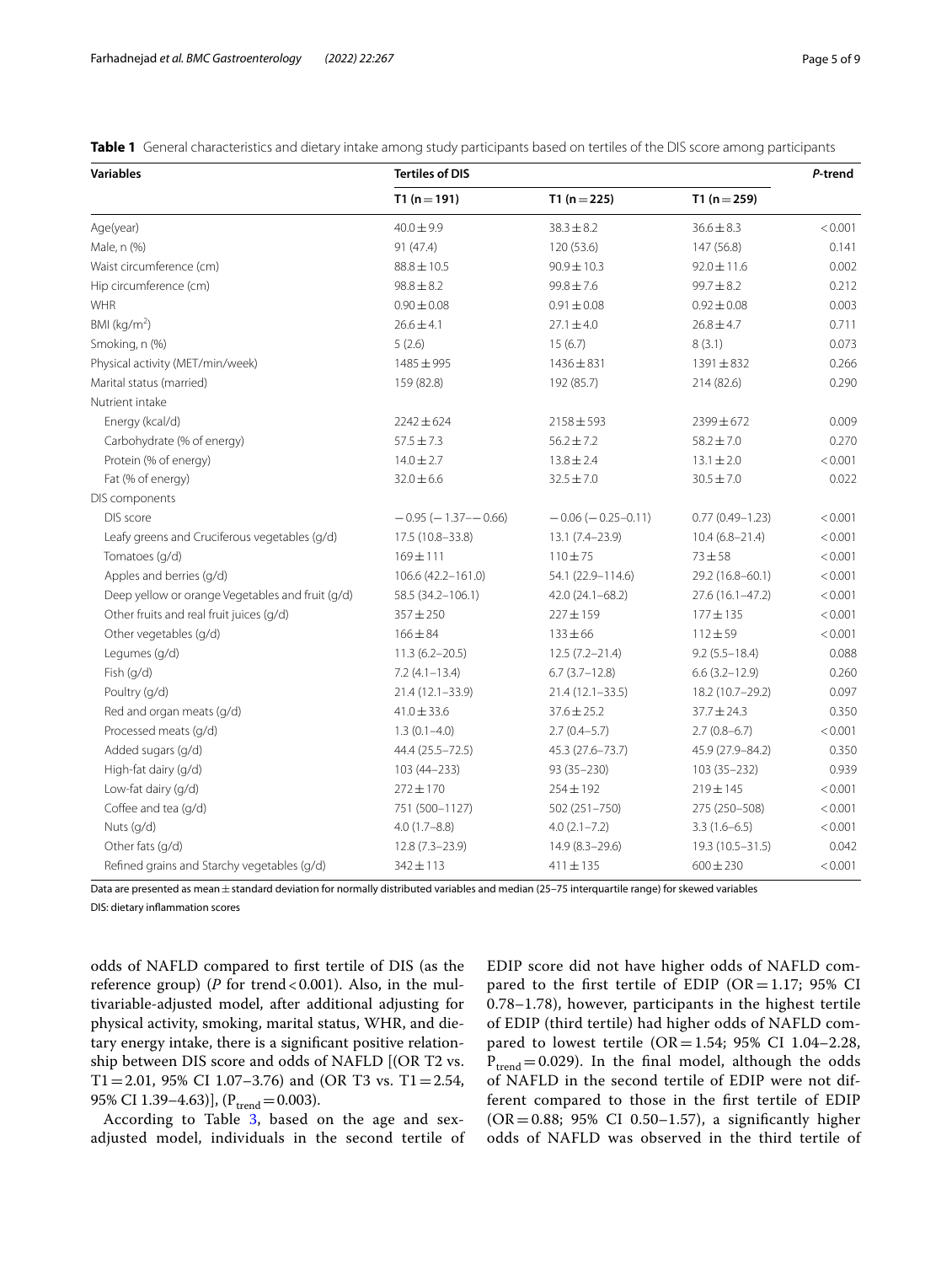<span id="page-5-0"></span>**Table 2** General characteristics and dietary intake among study participants based on tertiles of the EDIP score among participants

| <b>Variables</b>                     | <b>Tertiles of EDIP</b> |                     |                     | P-trend |
|--------------------------------------|-------------------------|---------------------|---------------------|---------|
|                                      | $T1(n=211)$             | T1 $(n=220)$        | T1 ( $n = 244$ )    |         |
| Age (year)                           | $38.4 \pm 8.9$          | $37.3 \pm 8.6$      | 38.7±9.0            | 0.618   |
| Male, n (%)                          | 117 (55.5)              | 104(47.3)           | 137 (56.1)          | 0.112   |
| Waist circumference (cm)             | 89.7±10.2               | $90.7 \pm 10.7$     | $91.6 \pm 11.7$     | 0.064   |
| Hip circumference (cm)               | $98.9 \pm 8.1$          | $99.3 \pm 6.8$      | $100.2 \pm 8.9$     | 0.077   |
| WHR                                  | $0.91 \pm 0.07$         | $0.91 \pm 0.08$     | $0.91 \pm 0.08$     | 0.384   |
| BMI (kg/m <sup>2</sup> )             | $26.5 \pm 4.2$          | $26.9 \pm 3.9$      | $27.1 \pm 4.7$      | 0.198   |
| Smoking, n (%)                       | 10(4.7)                 | 10(4.5)             | 8(3.3)              | 0.684   |
| Physical activity (MET/min/week)     | 1530 ± 882              | 1376 ± 847          | 1400 ± 906          | 0.153   |
| Marital status (married)             | 175 (82.9)              | 182 (82.7)          | 208 (85.2)          | 0.799   |
| Nutrient intake                      |                         |                     |                     |         |
| Energy (kcal/d)                      | $2089 \pm 614$          | $2222 \pm 573$      | $2482 \pm 663$      | < 0.001 |
| Carbohydrate (% of energy)           | $56.7 \pm 6.7$          | $57.2 \pm 7.6$      | $58.0 \pm 7.1$      | 0.064   |
| Protein (% of energy)                | $13.7 \pm 2.7$          | $13.4 \pm 2.2$      | $13.6 \pm 2.2$      | 0.657   |
| Fat (% of energy)                    | $32.1 \pm 6.4$          | $32.1 \pm 7.3$      | $30.7 \pm 7.1$      | 0.033   |
| EDIP components                      |                         |                     |                     |         |
| <b>FDIP</b> score                    | $0.25(0.17-0.33)$       | $0.51(0.45 - 0.57)$ | $0.83(0.70 - 1.0)$  | < 0.001 |
| Processed meat (serving/week)        | $0.07(0.00 - 0.21)$     | $0.14(0.00 - 0.35)$ | $0.14(0.00 - 0.35)$ | < 0.001 |
| Red meat (serving/week)              | $0.63(0.35 - 1.19)$     | $0.77(0.49 - 1.33)$ | $0.84(0.49 - 1.40)$ | 0.017   |
| Organ meat (serving/week)            | $0.04(0.01 - 0.10)$     | $0.03(0.01 - 0.08)$ | $0.03(0.01 - 0.09)$ | 0.727   |
| Other fish (serving/week)            | $0.35(0.21 - 0.63)$     | $0.42(0.21 - 0.77)$ | $0.44(0.21 - 0.91)$ | 0.002   |
| Other vegetables (serving/d)         | $1.3 \pm 0.7$           | $1.9 \pm 1.0$       | $2.7 \pm 1.4$       | < 0.001 |
| Refined grains (serving/d)           | $2.2 \pm 1.0$           | $3.2 \pm 1.5$       | $5.6 \pm 3.3$       | < 0.001 |
| High-energy beverages (serving/week) | $0.21(0.02 - 0.42)$     | $0.12(0.07 - 0.56)$ | $0.42(0.03 - 0.84)$ | 0.012   |
| Tomatoes (serving/d)                 | $0.47 \pm 0.39$         | $0.86 \pm 0.59$     | $1.30 \pm 0.86$     | < 0.001 |
| Tea (serving/d)                      | $2.4(1.0-4.2)$          | $2.2(1.0-3.1)$      | $2.1(1.0-3.1)$      | < 0.001 |
| Coffee (serving/week)                | $0.06(0.02 - 0.35)$     | $0.04(0.01 - 0.24)$ | $0.02(0.01 - 0.21)$ | 0.391   |
| Dark yellow vegetables (serving/d)   | $0.14(0.05 - 0.30)$     | $0.11(0.05 - 0.26)$ | $0.10(0.05 - 0.24)$ | 0.067   |
| Leafy green vegetables (serving/d)   | $0.23(0.13 - 0.44)$     | $0.24(0.15 - 0.47)$ | $0.25(0.13 - 0.51)$ | 0.817   |
| Snacks (serving/d)                   | $0.08(0.01 - 0.16)$     | $0.09(0.02 - 0.19)$ | $0.13(0.02 - 0.20)$ | 0.451   |
| Fruit juice (serving/d)              | $0.21(0.07 - 0.27)$     | $0.28(0.14 - 0.70)$ | $0.21(0.07 - 0.56)$ | 0.449   |

Data are presented as mean±standard deviation for normally distributed variables and median (25–75 interquartile range) for skewed variables

EDIP: empirical dietary infammatory patterns

EDIP compared those in the lowest tertile of EDIP  $(OR = 1.82; 95\% \text{ CI } 1.02 - 2.23, P_{trend} = 0.031).$ 

# **Discussion**

In this case–control study, two infammatory indices, including EDIP and DIS, were used to determine the possible linkage between the infammatory potential of dietary pattern with the risk of NAFLD among Tehranian adults. Our results showed that higher adherence to a pro-infammatory dietary pattern, characterized by higher EDIP and DIS scores, was associated with a higher adds of NAFLD, independent of confounding factors, including age, sex, physical activity, smoking, marital status, WHR, and dietary energy intake.

The current study results are in agreement with the fndings of limited studies that assessed the possible association of DIS and EDIP with the risk of NAFLD [[25,](#page-8-18) [26](#page-8-19)]. A prospective cohort study suggested that a diet with high infammatory potential may increase NAFLD risk [\[25](#page-8-18)]. Also, the nested case–control study revealed that individuals with a higher score of DIS may be more prone to increased odds of metabolic-associated fatty liver disease [[26\]](#page-8-19). Furthermore, the current study results are comparable with the results of two studies that examined the association of DII with the risk of NAFLD and reported a positive association between a higher degree of liver damage [[19](#page-8-13)] and increased risk of NAFLD [\[18](#page-8-12)]. Generally, it can be said that the results of our study are somewhat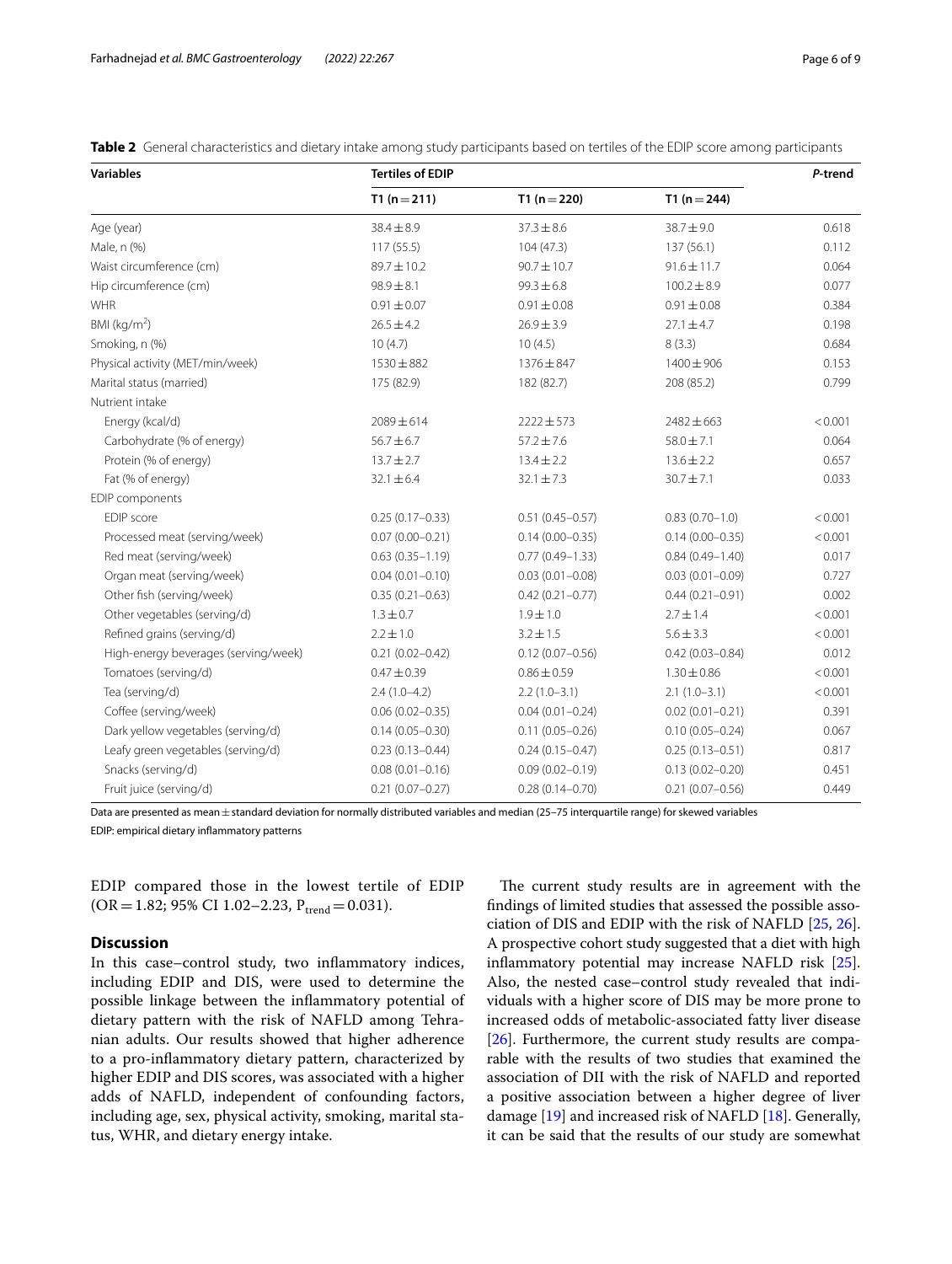<span id="page-6-0"></span>**Table 3** Odds ratios (ORs) and 95% confdence intervals (CIs) for NAFLD based on tertiles of DIS and EDIP

|                       | <b>Tertiles of scores</b> |                         |                         | P for trend |
|-----------------------|---------------------------|-------------------------|-------------------------|-------------|
|                       | T1                        | T <sub>2</sub>          | T <sub>3</sub>          |             |
| <b>DIS</b>            |                           |                         |                         |             |
| Median<br>score       | $-0.95$                   | $-0.05$                 | 0.77                    |             |
| NAFI D/<br>control    | 41/150                    | 75/150                  | 109/150                 |             |
| Crude<br>model        | 1.00 (Ref)                | 1.85<br>$(1.19 - 2.89)$ | 2.68<br>$(1.75 - 4.09)$ | < 0.001     |
| Model 1 <sup>a</sup>  | 1.00 (Ref)                | 1.91<br>$(1.22 - 2.98)$ | 2.83<br>$(1.84 - 4.37)$ | < 0.001     |
| Model 2 <sup>b</sup>  | $1.00$ (Ref)              | 2.01<br>$(1.07 - 3.76)$ | 2.54<br>$(1.39 - 4.63)$ | 0.003       |
| <b>EDIP</b>           |                           |                         |                         |             |
| Median<br>score       | 0.25                      | 0.50                    | 0.83                    |             |
| $NAFI$ D /<br>control | 61/150                    | 70/150                  | 94/150                  |             |
| Crude<br>model        | 1.00 (Ref)                | 1.15<br>$(0.76 - 1.73)$ | 1.54<br>$(1.04 - 2.29)$ | 0.027       |
| Model 1 <sup>a</sup>  | 1.00 (Ref)                | 1.17<br>$(0.78 - 1.78)$ | 1.54<br>$(1.04 - 2.28)$ | 0.029       |
| Model 2 <sup>b</sup>  | $1.00$ (Ref)              | 0.88<br>$(0.50 - 1.57)$ | 1.82<br>$(1.02 - 3.23)$ | 0.031       |

<sup>a</sup> Adjusted for age and sex

<sup>b</sup> Adjusted for model 1 and physical activity, smoking, marital status, WHR, and dietary intake of energy

in agreement with the results of the studies mentioned above, most of which have emphasized the potential proinfammatory role of a dietary pattern with a higher score of EDIP or DIS in increment the risk of NAFLD.

Several epidemiological studies previously reported that higher scores of EDIP or DIS might be related to an increased risk of cardiometabolic disorders such as diabetes [\[23](#page-8-29)], metabolic syndrome [\[16](#page-8-10), [36](#page-8-30)], dyslipidemia [[37\]](#page-8-31), and central adiposity [[36](#page-8-30), 37]. A cohort study on postmenopausal women reported that high infammatory potentials of the diet, determined by EDIP score, may increase the risk of diabetes  $[23]$  $[23]$ . The Shakeri Z et al. study indicated that a higher score of EDIP can be the leading risk factor for the development of MetS and its components such as dysglycemia, dyslipidemia, and central obesity [\[36\]](#page-8-30). Also, a cross-sectional study reported that higher EDIP scores have led to increased odds of unhealthy metabolic phenotype, hyperglycemia, low-HDL-C, and higher WC in obese people  $[37]$  $[37]$ . These studies suggested that a higher score of EDIP is associated with greater odds of metabolic disorders that somehow play a role in the onset or progression of fatty liver. Furthermore, in two cohort studies, the possible pro-infammatory efect of diet, determined by higher DIS score, in

the pathogenesis of chronic metabolic diseases have also been investigated [\[16](#page-8-10), [38\]](#page-8-32). A population-based cohort study on Iranian adults revealed that a higher score of DIS might be linked with a higher risk of MetS [[16](#page-8-10)], but no signifcant association was observed between a higher score of DIS with increased T2D incidence in another cohort study [[38\]](#page-8-32).

NAFLD is a low-grade infammatory chronic disease that the process of its occurrence and progression is accelerated by the high level of pro-infammatory cytokines, including Interleukin‐1, TNF‐α, and Interleukin‐6 and the high level secretion of adipokines. These inflammatory factors trigger various processes, including lipotoxicity, hepatocyte cell death, liver infammation, fbrosis, and pathological angiogenesis  $[39]$  $[39]$  $[39]$ . Therefore, any environmental factor afecting the creation or exacerbation of infammatory conditions, such as greater adherence to a pro-infammatory dietary pattern, which is associated with increased cellular or serum levels of these infammatory markers, can increase the risk of fatty liver disease or its progression. The findings of our study can be justified by these proposed mechanisms because, we showed that a dietary pattern with higher scores of DIS and EDIP is rich in pro-infammatory food components, including red and processed meat, simple sugar, refned grains, starchy vegetables, and saturated fats and poor in anti-infammatory food items including fruits, leafy green vegetables, legumes, nuts, dairy products, and fish that may contribute to the pathogenesis of liver dysfunction development and increased risk of NAFLD via provoking systemic infammation markers production. In other words, the cumulative and combined efect of the pro-infammatory food components [\[40](#page-8-34)], along with low consumption of anti-infammatory foods in the form of dietary infammatory indices called DIS and EDIP, can cause the accumulation of fat in liver cells, lipotoxicity, and hepatocyte cell dysfunction through the infammatory pathway and consequently accelerate the NAFLD progression. Also, according to DIS and EDIP, these dietary scores are poor in antioxidant vitamins and minerals and phenolic compounds and have a high saturated fatty acid content that mediates its efects on hepatic metabolic abnormality through possible mechanisms including infammatory and oxidant properties and increasing visceral adiposity.

Therefore, based on the available evidence and the findings of this study, a higher adherence to a diet with the lowest DIS or EDIP score can be helpful in the prevention of metabolic disorders such as NAFLD. Because such a diet is a healthy diet with anti-infammatory characteristics, which emphasizes increasing intakes of vegetables, fruits, legumes, whole grain, nuts, and dairy products, and lower intakes of simple sugar, red and processed meat, and saturated fat, may be inversely associated with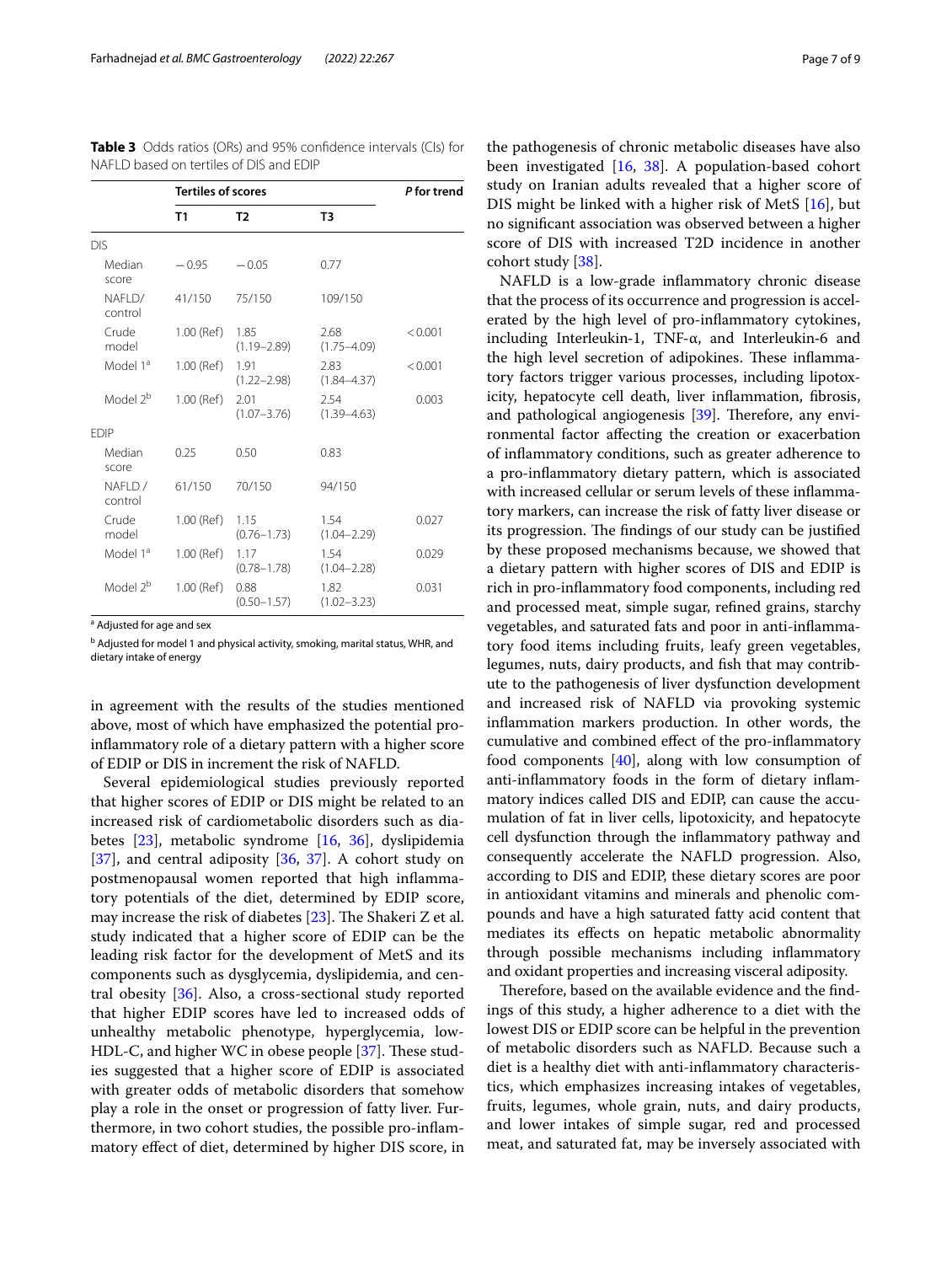risk of metabolic disorders such as NAFLD [\[41](#page-8-35), [42\]](#page-8-36) via reducing the production of pro-infammatory indicators such as hs-CRP, ILs, and TNF-a [\[43](#page-8-37)[–45](#page-8-38)].

Our study had several strengths. The current study is the frst study that examined the association of pro-infammatory dietary exposures, determined by EDIP and DIS scores, with the risk of NAFLD in adults. Also, a validated and reproducible FFQ was used to collect individuals' dietary intakes, which expert dietitians completed in a face-to-face interview; this questionnaire was not a self-reported questionnaire that minimizes measurement bias. Furthermore, a validated questionnaire was used to collect data on the physical activity levels of individuals. Despite the abovementioned strengths, the limitations of our study should be mentioned. First, this study's case–control design led us not to discover the causality between exposures and outcomes. Second, although a biopsy of the liver and magnetic resonance imaging (MRI) technique is the gold standard and more accurate tests for diagnosis of NAFLD, we used ultrasonography test to diagnose NAFLD in participants; it is worth mentioning that because of the limitations and complications of biopsy and high cost and low availability of MRI, using noninvasive methods such as ultrasonography is applicable and reliable to diagnosis NAFLD in clinical practice  $[46]$  $[46]$  $[46]$ . Third, we could not specify the individuals who ever smoked, which could be more helpful for controlling the impact of smoking as a confounding factor in the analysis of the current study. Furthermore, some inherent limitations of case–control studies, including selection bias and information bias in determining exposure or outcome, should be considered in interpreting the results. Finally, despite the adjustment of various potential confounders, our study design cannot eliminate all possible confounders, and the efects of some residual confounders may have occurred.

# **Conclusion**

In conclusion, our case–control study suggested that higher scores of EDIP and DIS are related to an increased odds of NAFLD in Iranian adults. Therefore, our findings showed that a higher ratio of pro- to anti-infammatory dietary exposures may increase the risk of hepatic abnormalities.

#### **Abbreviations**

BMI: Body mass index; CI: Confdence interval; CRP: C-reactive protein; CVDs: Cardiovascular diseases; DII: Dietary infammatory index; DIS: Dietary infammation scores; EDIP: Empirical dietary infammatory pattern; FCT: Food Composition Table; FFQ: Food frequency questionnaire; ILs: Interleukins; IPAQ: International physical activity questionnaire; OR: Odds ratio; METs: Metabolic Equivalents; MRI: Magnetic resonance imaging; NAFLD: Non-alcoholic fatty liver disease; NASH: Non-alcoholic steatohepatitis; T2D: Type 2 diabetes; USG: Ultrasonography scan; USDA: US Department of Agriculture; SES: Socioeconomic status; SPSS: Statistical Package Software for Social Science; WC: Waist circumference; WHR: Waist-to-hip ratio.

#### **Acknowledgements**

This study is related to the project NO. 1399/64325 from Student Research Committee, Shahid Beheshti University of Medical Sciences (SBMU), Tehran, Iran. We also appreciate the Student Research Committee and Research & Technology Chancellor and Research Institute for Endocrine Sciences in SBMU for their fnancial support of this study. The authors express their appreciation to all of the participants of this study.

#### **Author contributions**

HF and FT conceptualized and designed the study. EM and HF analyzed and interpreted the data. HF, AN, and AS-s drafted the initial manuscript. MKJ contributed in revision of the manuscript. PM supervised the project. All authors read and approved the fnal manuscript.

#### **Funding**

This project was funded by grant NO. 1399/64325 from Student Research Committee, Shahid Beheshti University of Medical Sciences (SBMU), Tehran, Iran. The funding body has no role in the design of the study and collection, analysis, and interpretation of data and in writing the manuscript.

#### **Availability of data and materials**

The datasets analyzed in the current study are available from the corresponding author on reasonable request.

#### **Declarations**

#### **Ethics approval and consent to participate**

Informed written consents were obtained from participants. All procedures performed in studies involving human participants adhered to the ethical standards of the institutional and/or national research committee and with the 1964 Helsinki declaration and its later amendments or comparable ethical standards. The ethics research committee approved the study's protocol of the Student Research Committee, Shahid Beheshti University of Medical Sciences, Tehran, Iran.

#### **Consent for publication**

Not applicable.

#### **Competing interests**

The authors declare that they have no competing interests.

#### **Author details**

<sup>1</sup> Student Research Committee, Nutrition and Endocrine Research Center, Research Institute for Endocrine Sciences, Shahid Beheshti University of Medical Sciences, Tehran, Iran. <sup>2</sup> Student Research Committee, Ahvaz Jundishapur University of Medical Sciences, Ahvaz, Iran. <sup>3</sup> Department of Nutrition, School of Allied Medical Sciences, Ahvaz Jundishapur University of Medical Sciences, Ahvaz, Iran. <sup>4</sup>Endocrinology and Metabolism Research Center, Hormozgan University of Medical Sciences, Bandar Abbas, Iran. <sup>5</sup>Nutrition and Endocrine Research Center, Research Institute for Endocrine Sciences, Shahid Beheshti University of Medical Sciences, Tehran, Iran. <sup>6</sup> Department of Nutrition, School of Public Health, Iran University of Medical Sciences, Tehran, Iran. <sup>7</sup> Department of Clinical Nutrition and Dietetics, Faculty of Nutrition and Food Technology, National Nutrition and Food Technology Research Institute, Shahid Beheshti University of Medical Sciences, Tehran, Iran.

### Received: 12 November 2021 Accepted: 19 May 2022 Published online: 29 May 2022

#### **References**

- <span id="page-7-0"></span>1. Xian Y-X, Weng J-P, Xu F. MAFLD vs. NAFLD: shared features and potential changes in epidemiology, pathophysiology, diagnosis, and pharmaco‑ therapy. Chin Med J. 2021;134(01):8–19.
- <span id="page-7-1"></span>2. Murag S, Ahmed A, Kim D. Recent epidemiology of nonalcoholic fatty liver disease. Gut Liver. 2021;15(2):206–16.
- <span id="page-7-2"></span>3. Makri E, Goulas A, Polyzos SA. Epidemiology, pathogenesis, diagnosis and emerging treatment of nonalcoholic fatty liver disease. Arch Med Res. 2021;52(1):25–37.